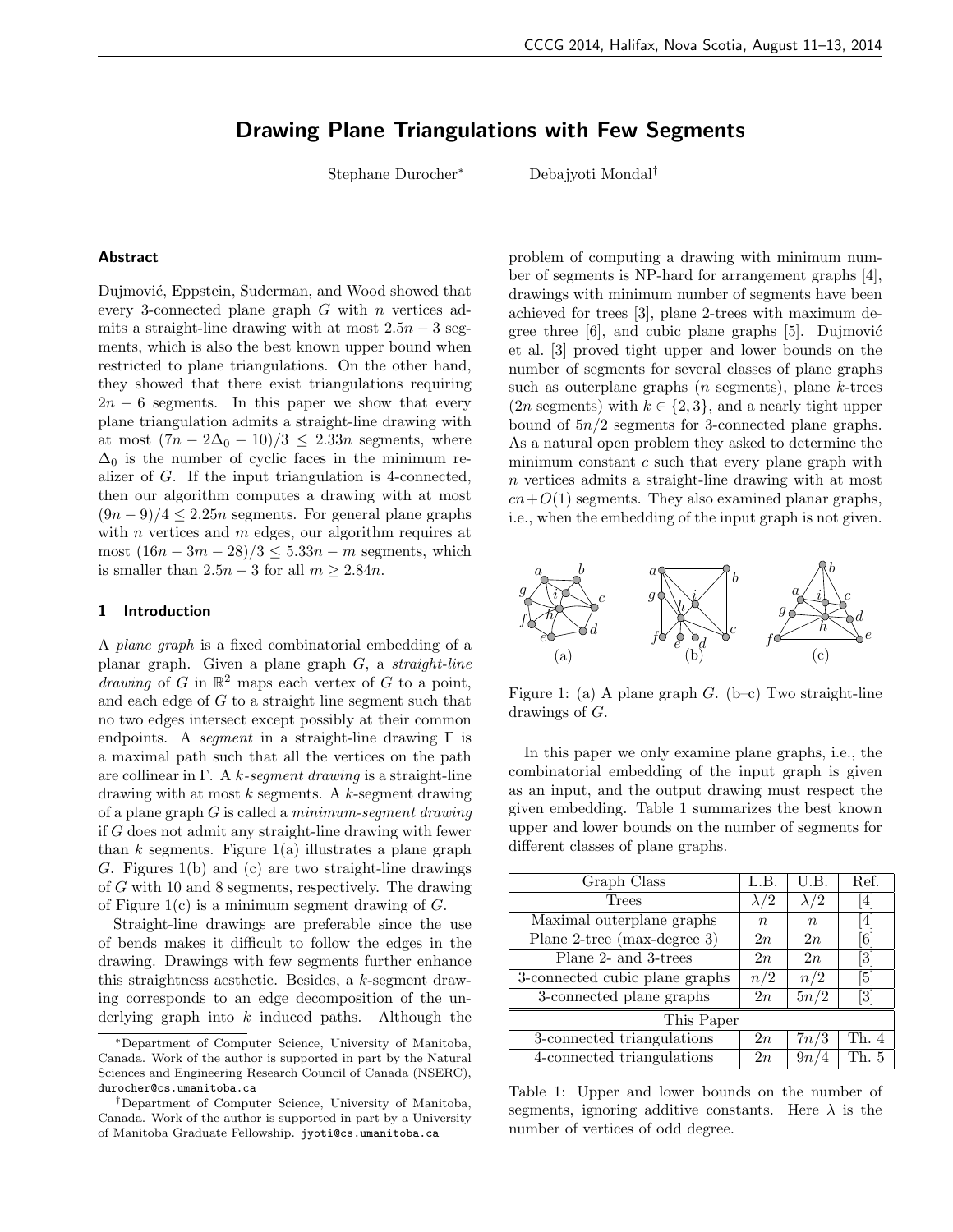

Figure 2: (a) A plane triangulation  $G$  with a canonical ordering of its vertices. The associated realizer is a minimum realizer, where the  $l$ -,  $r$ - and  $m$ - edges are shown in dashed, bold-solid, and thin-solid edges respectively. The only cyclic face is  $v_4, v_6, v_5, v_4$ , which is oriented clockwise. (b)  $T_l$ . (c) Illustration for canonical ordering, when  $k + 1 = 6$ .

#### 2 Preliminaries

In this section we introduce some preliminary definitions and results.

# 2.1 Canonical Ordering and Schnyder Realizer

Let  $G$  be a connected plane graph.  $G$  is called  $k$ connected, where  $k > 1$ , if removal of fewer than k vertices does not disconnect the graph. G is called triangulated if and only if each of its faces (including the outer face) is a cycle of length three. G is internally triangulated if each of its inner faces is a cycle of length three. Let  $G$  be an *n*-vertex triangulated plane graph, and let  $v_1, v_2$  and  $v_n$  be the outer vertices of G in clockwise order. Let  $\sigma = (v_1, v_2, ..., v_n)$  be an ordering of all vertices of G. By  $G_k$ ,  $3 \leq k \leq n$ , we denote the subgraph of G induced by  $v_1 \cup v_2 \cup ... \cup v_k$ . By  $P_k$  we denote the path (while walking clockwise) on the outer face of  $G_k$  that starts at  $v_1$  and ends at  $v_2$ . We call  $\sigma$  a canonical ordering of G with respect to the outer edge  $(v_1, v_2)$  if for each  $k, 3 \leq k \leq n$ , the following conditions are satisfied [2].

- (a)  $G_k$  is 2-connected and internally triangulated.
- (b) If  $k + 1 \leq n$ , then  $v_{k+1}$  is an outer vertex of  $G_{k+1}$ and the neighbors of  $v_{k+1}$  in  $G_k$  appears consecutively on  $P_k$ .

For some k, where  $3 \leq k \leq n$ , let  $P_k$  be the path  $w_1(=v_1), \ldots, w_l, v_k(=w_{l+1}), w_r, \ldots, w_t(=v_2)$ . We call the edges  $(w_l, v_k)$  and  $(v_k, w_r)$  the *l*-edge and the *r*-edge of  $v_k$ , respectively. The other edges incident to  $v_k$  in  $G_k$  are called the *m-edges* of  $v_k$ . For example, in Figure 2(c), the edges  $(v_1, v_6)$ ,  $(v_6, v_5)$ , and  $(v_4, v_6)$  are the l-, r- and m-edges of  $v_6$ , respectively. Let  $E_m$  be the set of all m-edges in  $G$ . Then the graph  $T_m$  induced by the edges in  $E_m$  is a tree with root  $v_n$ . Similarly, the graph  $T_l$  induced by all *l*-edges except  $(v_1, v_n)$  is a tree rooted at  $v_1$  (Figure 2(b)), and the graph  $T_r$  induced by all redges except  $(v_2, v_n)$  is a tree rooted at  $v_2$ . These three trees form the Schnyder realizer [7] of G. A minimum realizer is a Schnyder realizer with all the cyclic inner faces oriented clockwise. The number of cyclic inner faces in a minimum realizer is denoted by  $\Delta_0$  [9]. Each of  $T_l, T_r$  and  $T_m$  corresponds to a canonical ordering of G, and hence is called a canonical ordering tree of G.

## 2.2 Monotone Chains, Rays and Visibility

Let p be a point in  $\mathbb{R}^2$ . We denote the x and ycoordinates of p by  $p_x$  and  $p_y$ , respectively. Let  $b_1, b_2, \ldots, b_k$  be a strictly x-monotone polygonal chain C. For each i, where  $0 < i < k$ , an edge  $(b_i, b_{i+1})$  is called a left (respectively, right) edge if  $b_{iy} < b_{i+1y}$  (respectively,  $b_{iy} > b_{i+1y}$ . Let  $\Gamma$  be a straight-line drawing of a plane graph G. A segment in  $\Gamma$  is a maximal path of G whose vertices are collinear in Γ. A segment is a left or right segment if it contains a left or right edge, respectively. The tip of a left or right segment s is the vertex on s with the highest y-coordinate. The tip of an edge e is the tip of the segment that contains e. Two points  $p$  and  $q$  are *visible* to each other with respect to  $Γ$  if they do not intersect  $Γ$  at any point except possibly at p and q. By  $l_{pq}$  we denote the line through p and q. We denote the slope of  $l_{pq}$  by  $\texttt{slope}(p, q)$ . A set of rays is divergent if no two rays in the set are parallel, and no two rays intersect (except possibly at their common origin).

**Lemma 1** Let  $a, b_1, b_2, \ldots, b_k, c (= b_{k+1})$  be a strictly  $x$ -monotone polygonal chain  $C$ . Let  $p$  be a point above C such that the segments ap and cp does not intersect C except at a and c. If the slopes of the left edges of C are smaller than  $slope(a, p)$ , and the slope of the right edges of C are greater than  $slope(p, c)$ , then every  $b_i$  is visible from  $p(e.g., Figure 3(a)).$ 

Proof. Suppose for a contradiction that some vertex  $b_i$ , where  $1 \leq i \leq k$ , is not visible to p. Without loss of generality assume that  $b_i$  is in the left half-plane of the vertical line through  $p$ . Since  $C$  is strictly x-monotone, no left edge of  $C$  can block the visibility between  $p$  and  $b_i$ . Hence let  $(b_j, b_{j+1})$  be the right edge that blocks the visibility, where  $i < j \leq k$ , as shown in Figure 3(b).

If the slope of the line  $l_{b_i,b_j}$  is smaller than slope $(a, p)$ , then it is also smaller than slope $(p, b_i)$ , and hence  $b_i$  must be visible to p. We may thus assume that  $\texttt{slope}(b_i, b_j)$  is as large as  $\texttt{slope}(a, p)$ , which implies that  $(b_i, b_j)$  cannot be an edge in C. Consider now the path  $P = (b_i, b_{i+1}, \ldots, b_j)$ . Observe that the edge  $(b_i, b_{i+1})$  must lie to the right half plane of  $l_{b_i,b_j}$ . On the other hand, the edge  $(b_{j-1}, b_j)$  must lie to the left half plane of  $l_{b_i,b_j}$ . Since P is strictly x-monotone, there exists some left edge  $e$  in  $P$  that crosses  $l_{b_i, b_j}$ . Furthermore, since e crosses  $l_{b_i, b_j}$ , we have  $\texttt{slope}(e) > \texttt{slope}(b_i, b_j) \geq \texttt{slope}(a, p),$  which is a contradiction.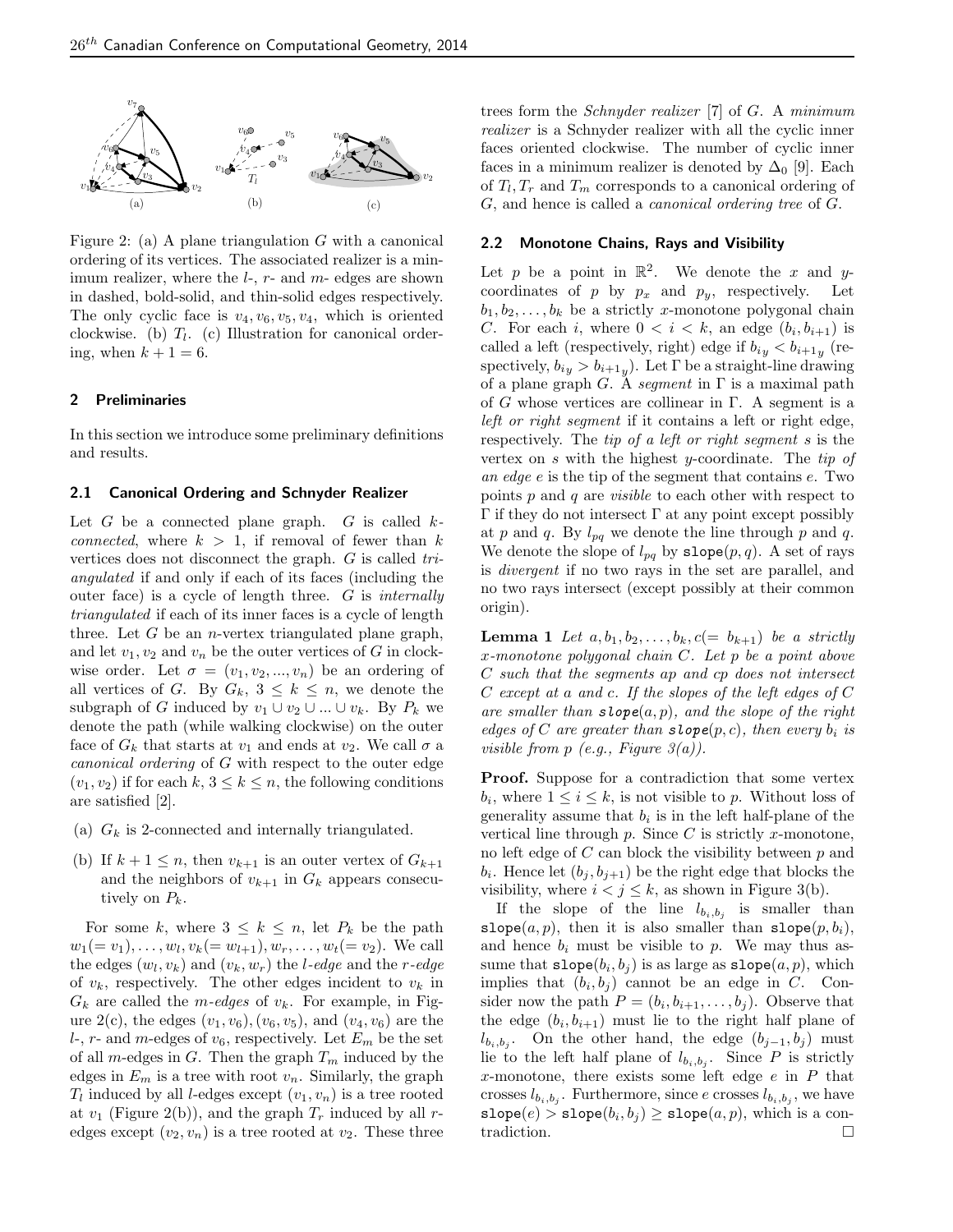

Figure 3: (a–b) Illustration for the proof of Lemma 1. (c) Illustration for the proof of Lemma 2, where the sets  $R_1$  and  $R_2$  are shown in dotted and dashed lines, respectively.

**Lemma 2** Let  $C$  be a strictly x-monotone polygonal chain, and let  $R_1$  be the set of rays obtained by the extending each left segment of C above C. Let  $R_2$  be another set of rays each with origin on C, directed above  $C$  and with slope less than  $90^\circ$ . Assume that the rays in  $R_1 \cup R_2$  are divergent, and none of the rays intersect  $C$  except at their origin. Given a point  $p$  on  $C$ , one can find a ray r with origin p such that the rays in  $R_1 \cup R_2 \cup \{r\}$  are divergent, and r does not intersect C except at p.

**Proof.** We prove the lemma by constructing the ray  $r$ . Let  $r_a$  be the last ray that we encounter while walking on  $C$  from left to right before we visit  $p$ , as shown in Figure 3(c). If there are several candidates for  $r_a$ , i.e., all with the same origin on  $C$ , then we choose the last ray above  $C$  in the clockwise order around the origin. If we do not encounter any ray before visiting  $p$ , then there is no left edge before p, and we choose  $r_a$  as a vertical ray directed upward starting at the leftmost point on C. We now draw a line l parallel to  $r_a$  at p.

Similarly, find the last ray  $r_b$  that we encounter while walking on  $C$  from right to left until we visit  $p$  (here p itself could be the origin of  $r_b$ ). If there are several candidates for  $r_b$ , i.e., all with the same origin on  $C$ , then we choose the first ray above  $C$  in the clockwise order around the origin. If we do not encounter any ray before visiting  $p$ , then there is no left edge before  $p$ , and we choose  $r_b$  as a horizontal ray directed to the right starting at the rightmost point on C. We now draw a line  $l'$  parallel to  $r_b$  at  $p$ .

We now construct the ray r with origin  $p$  and slope  $(\texttt{slope}(l') + \texttt{slope}(l))/2$ . Since l' and l are divergent, the set  $R_1 \cup R_2 \cup \{r\}$  is divergent. Since C is strictly x-monotone and no ray in  $R_1 \cup R_2$  intersects C except at its origin, all the points in the region bounded by  $l$ and  $l'$  above  $C$  is visible to  $p$ . Hence  $r$  cannot intersect C except at p.

## 3 Drawing Plane Triangulations

In this section we prove that every *n*-vertex plane triangulation G admits a straight-line drawing with at most



Figure 4: (a) Illustrating the invariants for some  $\Gamma_i$ . The path  $P_i$  is the upper envelope of the shaded region. The edges of  $T_l$  and  $T_r$  are shown in thin and bold solid lines, respectively. The set  $Q_l$  and  $Q_r$  are shown in dashed and dotted lines, respectively. (b) Illustration for Case 1. (c) Drawing of  $G_3$ .

 $(7n - 2\Delta_0 - 10)/3$  segments.

Let  $\sigma = (v_1, v_2, \ldots, v_n)$  be a canonical ordering of the vertices of  $G$ , which corresponds to the minimum realizer  $T_l, T_r$  and  $T_m$  of G. We first construct a drawing of G using  $\sigma$ , and then bound the number of segments in the constructed drawing.

## 3.1 Algorithm FEWSEGDRAW

We first draw the edge  $(v_1, v_2)$  using a horizontal straight line segment. We now complete the drawing of G by adding the vertices  $v_3, v_4, \ldots, v_n$  incrementally. Let  $\Gamma_i$  be the drawing of  $G_i$ . At each addition,  $\Gamma_i$ will maintain the following invariants, as shown in Figure  $4(a)$ .

- 1. The drawing of  $P_i$  in  $\Gamma_i$  is strictly x-monotone.
- 2. Let  $(u, v)$  be an edge in  $G_i$ , where u is a parent (respectively, child) of v in  $T_l$  (respectively,  $T_r$ ). If  $(u, v)$  is an *l*-edge, then  $u_x < v_x$  and  $u_y < v_y$ , i.e.,  $(u, v)$  is a left edge, in  $\Gamma_i$ . If  $(u, v)$  is an r-edge, then  $u_x < v_x$  and  $u_y > v_y$ , i.e.,  $(u, v)$  is a right edge, in  $\Gamma_i.$
- 3. Let  $Q_l$  be the set of rays obtained by shooting for every left segment s that has an end point on the outer face of  $\Gamma_i$ , an upward ray with origin  $tip(s)$ and slope  $\texttt{slope}(s)$ . Then any two rays of  $Q_l$  are divergent. Analogously, we define a set of rays  $Q_r$ for the right segments, which must be divergent.
- 4. No ray in  $Q_l \cup Q_r$  intersects  $\Gamma_i$  except at its origin. Any two rays  $r \in Q_l$  and  $r' \in Q_r$  intersect if and only if the origin of  $r$  precedes the origin of  $r'$  on  $P_i$ .

We now add  $v_3$  such that  $\Gamma_i$  is an isosceles triangle with  $\angle v_3v_1v_2 = \angle v_3v_2v_1$ , as shown in Figure 4(c). Since  $(v_1, v_3)$  and  $(v_3, v_2)$  are the only *l*- and *r*- edges in  $\Gamma_3$ , Invariants 1–4 are straightforward to verify. Assume that the invariants hold for the additions of  $v_i$ , where  $i < n$ , and let  $\Gamma_i$  be the drawing of  $G_i$  that respects Invariants 1–4. We now show how to add  $v_{i+1}$  to  $\Gamma_i$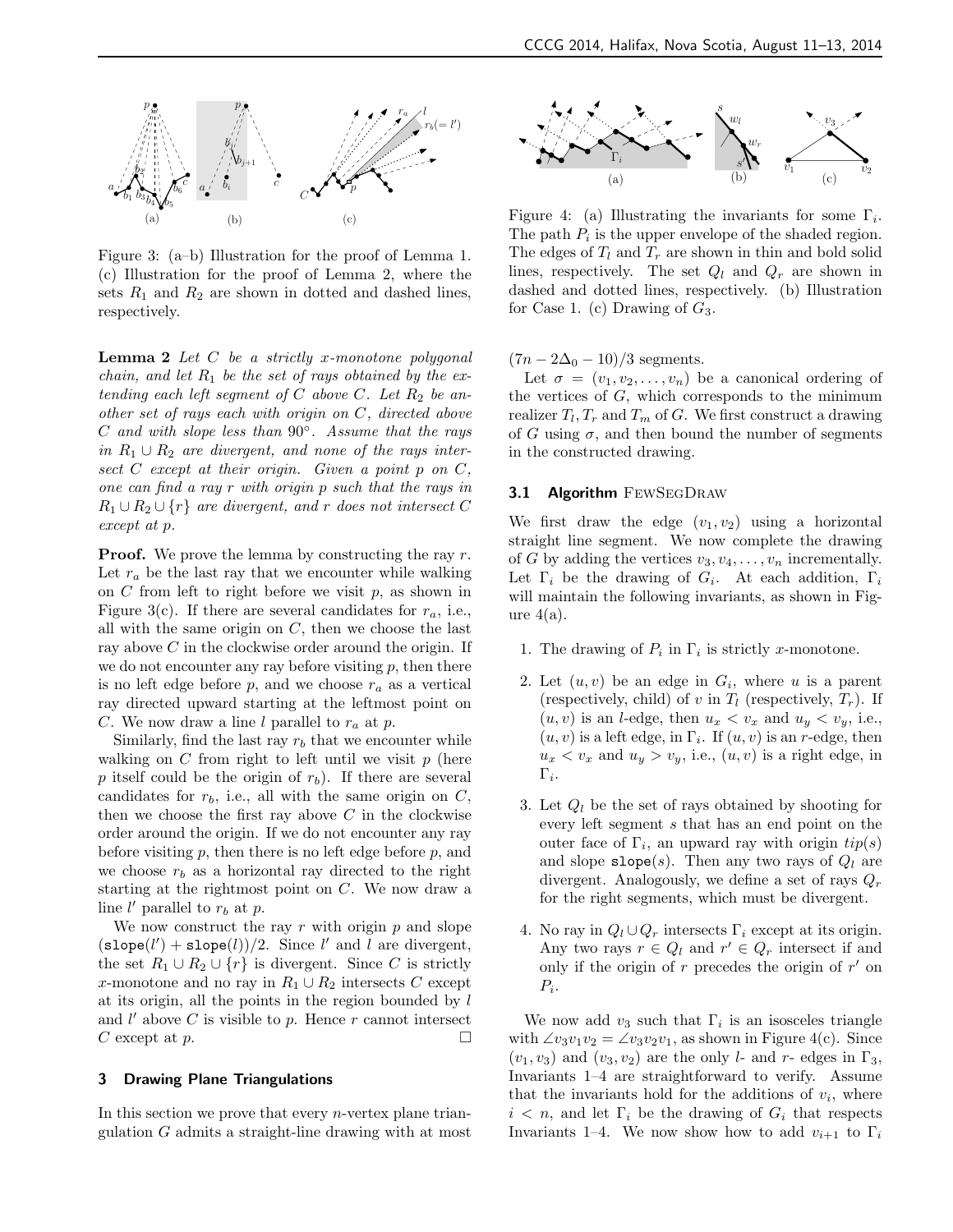such that the constructed drawing  $\Gamma_{i+1}$  respects all the invariants.

We call a vertex  $w \in P_i$  a peak vertex if all of its neighbors have smaller y-coordinates than  $w_y$  in  $\Gamma_i$ . The distinction between 'tip' and 'peak' is important, i.e., a vertex  $w$  may be a tip of some left (respectively, right) segment, but  $w$  is not a peak unless it is also a tip of some right (respectively, left) segment.

Let  $w_l, w_{l+1}, \ldots, w_r$  be the neighbors of  $v_{i+1}$  in  $G_i$ . Note that  $(w_l, v_{i+1})$  and  $(v_{i+1}, w_r)$  are the *l*- and *r*-edges of  $v_{i+1}$ , respectively. We now consider the following three cases. For convenience we assume that  $v_1$  and  $v_2$ are the tips of some left and right segments, respectively, such that the cases when  $v_1(= w_l)$  or  $v_2(= w_r)$  are handled by Case 2.

Case 1  $(w_l)$  is a tip of some left segment and  $w_r$  is a tip of some right segment): We claim that the segment containing  $w_l$  is different than the segment containing  $w_r$ . Otherwise, without loss of generality assume that both lie on some right segment s. By definition,  $w_{ly} > w_{ry}$ . Hence  $w_r$  cannot be a tip of s. If  $w_r$  is a tip of some right segment s' other than s, as shown in Figure 4(b), then Invariant 2 will imply that  $w_r$  is a child of two different vertices in  $T_r$ , which is a contradiction that  $T_r$  is a tree. Note that we can use the above argument to claim that  $w_r$  cannot be an internal vertex of a right segment, and similarly,  $w_l$  cannot be an internal vertex of a left segment. Figure 5(a–d) depict the remaining four scenarios.



Figure 5: (a–d) Illustration for different drawings in Case 1.

Observe now that by Invariants 3–4, the ray in  $Q_l$ emanating from  $w_l$  intersects the ray in  $Q_r$  emanating from  $w_r$ , and none of these rays intersect  $\Gamma_i$ . Let c be the intersection point of these two rays. We place  $v_{i+1}$  at c and draw the edges  $(v_{i+1}, w)$ , where  $w \in \{w_l, w_{l+1}, \ldots, w_r\}.$  We claim that the drawing of the m-edges does not create any edge crossing, as follows. By Invariant 3, all the right edges in the path  $w_l, w_{l+1}, \ldots, w_r$  have slope larger than  $\texttt{slope}(v_{i+1}, w_r)$ . Similarly, all the left edges have slope smaller than slope( $v_{i+1}, w_l$ ). Hence by Lemma 1, the drawing of the m-edges does not create any edge crossings.

Case 2  $(w_l)$  is a tip of some right segment and  $w_r$  is a tip of some left segment): If Case 1 is also satisfied, i.e., if  $w_l$  and  $w_r$  both are peaks in  $\Gamma_i$ , then we add  $v_{i+1}$  as in Case 1. Otherwise, at most one of  $w_l$  and  $w_r$  are peaks.

**Case 2A.** If none of  $w_l$  and  $w_r$  are peaks, then we construct two rays  $r_1$  and  $r_2$  starting from  $w_l$  and  $w_r$ , respectively, such the slope of  $r_1$ is  $\texttt{slope}(w_l, w_{l+1}) + \epsilon_1$ , and the slope of  $r_2$  is slope( $w_{r-1}, w_r$ ) –  $\epsilon_2$ . Here  $\epsilon_1$  and  $\epsilon_2$  are two constants such that the sets  $Q_l$  and  $Q_r$  respect Invariant 3. Lemma 2 guarantees the existence of such constants. Figure 6(a) illustrates such a scenario. We then place the vertex  $v_{i+1}$  at the intersection point of  $r_1$  and  $r_2$ , and draw its  $l$ -,  $r$ - and  $m$ -edges. By Lemma 1, the drawing of these edges does not create any edge crossing.



Figure 6: (a–b) Illustration for Case 2. (c) Illustration for Case 3.

**Case 2B.** If exactly one of  $w_l$  and  $w_r$  is a peak, then without loss of generality assume that  $w_r$  is a peak vertex. We then construct a ray  $r$  starting from  $w_l$  with  $\texttt{slope}(w_l, w_{l+1}) + \epsilon$  such that the rays of  $Q_l \cup \{r\}$  are divergent and maintain Invariant 3. Lemma 2 guarantees the existence of such a constant  $\epsilon$ . Figure 6(b) illustrates this scenario. We then place the vertex  $v_{i+1}$  at the intersection point of r and the ray in  $Q_r$  emanating from  $w_r$ . Finally, we draw the  $l$ -,  $r$ - and  $m$ -edges of  $v_{i+1}$ . Lemma 1 ensures that the drawing of these edges does not create any edge crossing.

Case 3  $(w_l \text{ and } w_r \text{ both are tips of the same})$ types of segments): Consider first the case when at least one of  $w_l$  and  $w_r$  is a peak. If both are peaks, then we follow Case 1. Otherwise, exactly one of them is a peak. If  $w_l$  is a peak, then we insert  $v_{i+1}$  following either Case 1 or Case 2B depending on whether  $w_r$  is a tip of some right or left segment. Similarly, if  $w_r$  is a peak, then we insert  $v_{i+1}$  following either Case 1 or Case 2B depending on whether  $w_l$  is a tip of some left or right segment. Finally, if none of  $w_l$  and  $w_r$  is a peak, without loss of generality assume that both  $w_l$  and  $w_r$ are tips of some left segments.

In such a scenario we construct a ray  $r$  starting from  $w_r$  with slope $(w_r, w_{r-1}) - \epsilon$  such that the rays of  $Q_r \cup \{r\}$  are divergent and maintain Invariant 3. Lemma 2 guarantees the existence of such a constant  $\epsilon$ . Figure 6(c) illustrates this scenario. We then place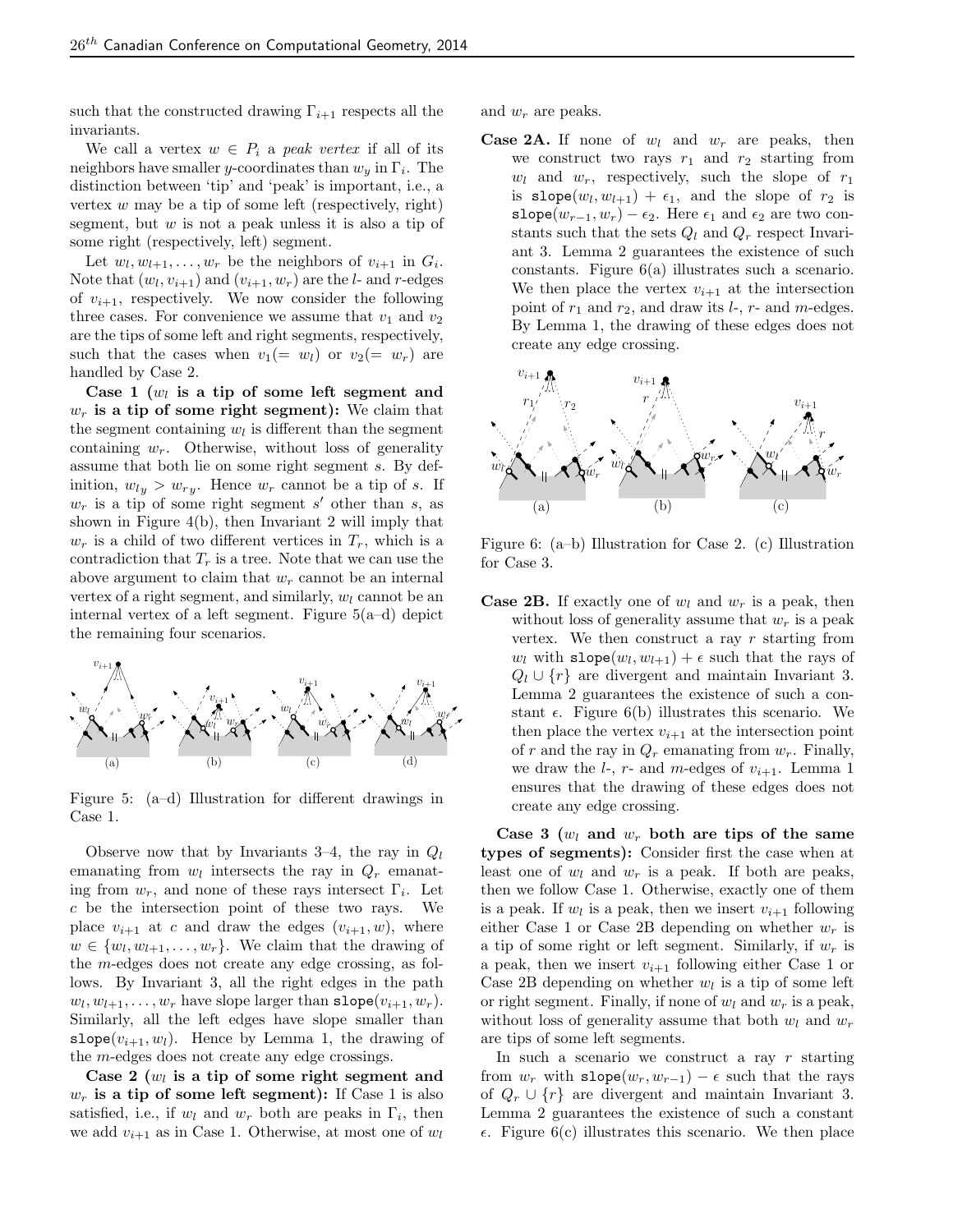

Figure 7: A plane graph and the incremental construction of its drawing.

the vertex  $v_{i+1}$  at the intersection point of r and the ray in  $Q_l$  emanating from  $w_l$ . Finally, we draw the  $l$ -,  $r$ - and m-edges of  $v_{i+1}$ . Lemma 1 ensures that the drawing of these edges does not create any edge crossing.

This completes the description of our drawing algorithm. Figure 7 illustrates a drawing computed by our algorithm.

 $\Gamma_{i+1}$  respects Invariants 1–4: According to our construction,  $v_{i+1}$  is a peak in  $\Gamma_{i+1}$  such that  $w_{l,x}$  <  $v_{i+1} \leq w_{r}$ . Hence Invariants 1–2 hold for  $\Gamma_{i+1}$  in all the three cases. We now consider Invariants 3–4. Since Case 1 does not increase the number of rays, it is straightforward to check that  $\Gamma_{i+1}$  respects these invariants. On the other hand, Cases 2–3 create new rays. Note that these new rays have been constructed according to Lemma 2, which ensures that for any new ray  $r \in Q_l$  (respectively,  $r' \in Q_r$ ), the set  $r \cup Q_l$  (respectively,  $r' \cup Q_r$ ) is divergent. Since all the rays have origin on  $P_{i+1}$ , it is straightforward to observe that the ray r intersects all the other rays that belong to  $Q_r$  and appear after r while visiting  $P_{i+1}$  from left to right. The rays emanating from  $w_{l+1}, \ldots, w_{r-1}$  in  $\Gamma_i$  disappears in  $\Gamma_{i+1}$ . Hence no ray in  $Q_l$  and  $Q_r$  in  $\Gamma_{i+1}$  intersects  $\Gamma_{i+1}$ except at its origin.

#### 3.2 Computing the Upper Bound

Let  $\Gamma = \Gamma_n$  be the drawing of G computed using the above drawing algorithm. Let  $T_l, T_r, T_m$  be the Schnyder realizer that corresponds to  $\sigma$ . We now claim that the drawing has  $\texttt{leaf}(T_l) + \texttt{leaf}(T_r) + n$  segments.

Lemma 3 Let G be plane triangulation. Then Algorithm FEWSEGDRAW computes a drawing  $\Gamma$  of G with  $\text{leaf}(T_l) + \text{leaf}(T_r) + n \text{ segments}, \text{ where } T_l \text{ and } T_r \text{ are}$ a pair of trees in a Schnyder realizer of G.

**Proof.** The idea is to show that the drawings of  $T_l$  and  $T_r$  has leaf( $T_l$ ) and leaf( $T_r$ ) segments in Γ, respectively. Since  $G \setminus (T_l \cup T_r)$  has n edges, the claim follows.

Let  $\Gamma'_i$ , where  $3 \leq i \leq n$ , be the drawing obtained from  $\Gamma_i$  by deleting the edges of  $T_m$ . While adding  $v_i$ , the algorithm adds one edge of  $T_l$  (i.e., the *l*-edge of  $v_{i+1}$ , and one edge of  $T_r$  (i.e., the r-edge of  $v_{i+1}$ ) to  $\Gamma_{i-1}'.$  Case 1 does not create any new segment. A new segment in the drawing of  $T_l$  and  $T_r$  can appear only in Cases 2–3. Whenever the algorithm creates a new segment above  $P_{i-1}$ , it ensures that the corresponding vertex w on  $P_{i-1}$  is an internal vertex of some left or right segment in  $\Gamma_{i-1}'$ . For example, see Figure 6.

We claim that any segment that starts at some nonleaf vertex of  $T_l$ , ends at some leaf of  $T_l$ , which will imply that the drawing of  $T_l$  has at most leaf( $T_l$ ) segments. Suppose for a contradiction that there exists a left segment s that starts at some nonleaf vertex w of  $T_l$  and ends at some nonleaf vertex w' of  $T_l$ . If w' is not internal to any other segment in  $\Gamma'_n$ , then it is a leaf, which is a contradiction. Otherwise, let  $w'$  be an internal vertex of some segment  $s'$ . If the segment  $s'$ is a right segment, then the property that  $w'$  is an end point of s will imply that  $w'$  is a leaf of  $T_l$ , which is a contradiction. The remaining scenario, where  $s'$  is a left segment, implies that  $w'$  is a child of two different parents, which contradicts that  $T_l$  is a tree. Similarly, the drawing of  $T_r$  has at most leaf( $T_r$ ) segments.  $\Box$ 

In a minimum Schnyder realizer  $T_l, T_r, T_m$  of G, we have leaf( $T_l$ )+leaf( $T_r$ )+leaf( $T_m$ ) = 2n - 5 -  $\Delta_0$  [1], where  $0 \leq \Delta_0 \leq \lfloor (n-1)/2 \rfloor$ . Note that the tree with the largest number of leaves must have at least  $(2n 5 - \Delta_0/3$  leaves. Hence the remaining two trees have at most  $2(2n - 5 - \Delta_0)/3 \leq (4n - 2\Delta_0 - 10)/3$  leaves. Using Lemma 3 we obtain the following theorem.

Theorem 4 Let G be an *n*-vertex plane triangulation. Then G admits a drawing with at most  $(7n-2\Delta_0-10)/3$ segments.

#### 3.3 Constraints and Generalizations

We can improve the upper bound of  $7n/3 - O(1)$  segments for triangulations to  $9n/4-O(1)$  segments under 4-connectivity constraint, as follows.

Zhang and He [9] showed that for 4-connected triangulations, there exists a canonical ordering tree with at most  $(n+1)/2$  leaves. For the corresponding Schnyder realizer, we have leaf $(T_l)$ +leaf $(T_r)$ +leaf $(T_m) = 2n 5 - \Delta$  [1], where  $\Delta$  is the number of cyclic faces. Without loss of generality assume that  $\texttt{leaf}(T_l) \leq (n+1)/2$ . Then leaf $(T_r)$  + leaf $(T_m) \leq 2n-5$  – leaf $(T_l)$ . Hence either  $T_r$  or  $T_m$  has at most  $(2n-5-\text{leaf}(T_l))/2$  leaves. Without loss of generality assume that leaf( $T_m$ )  $\leq$  $(2n-5-$ leaf $(T_l))/2$ . Therefore, leaf $(T_m)+$ leaf $(T_l)\leq$  $(2n-5)/2 - \text{leaf}(T_l)/2 + \text{leaf}(T_l) = (2n-5)/2 +$